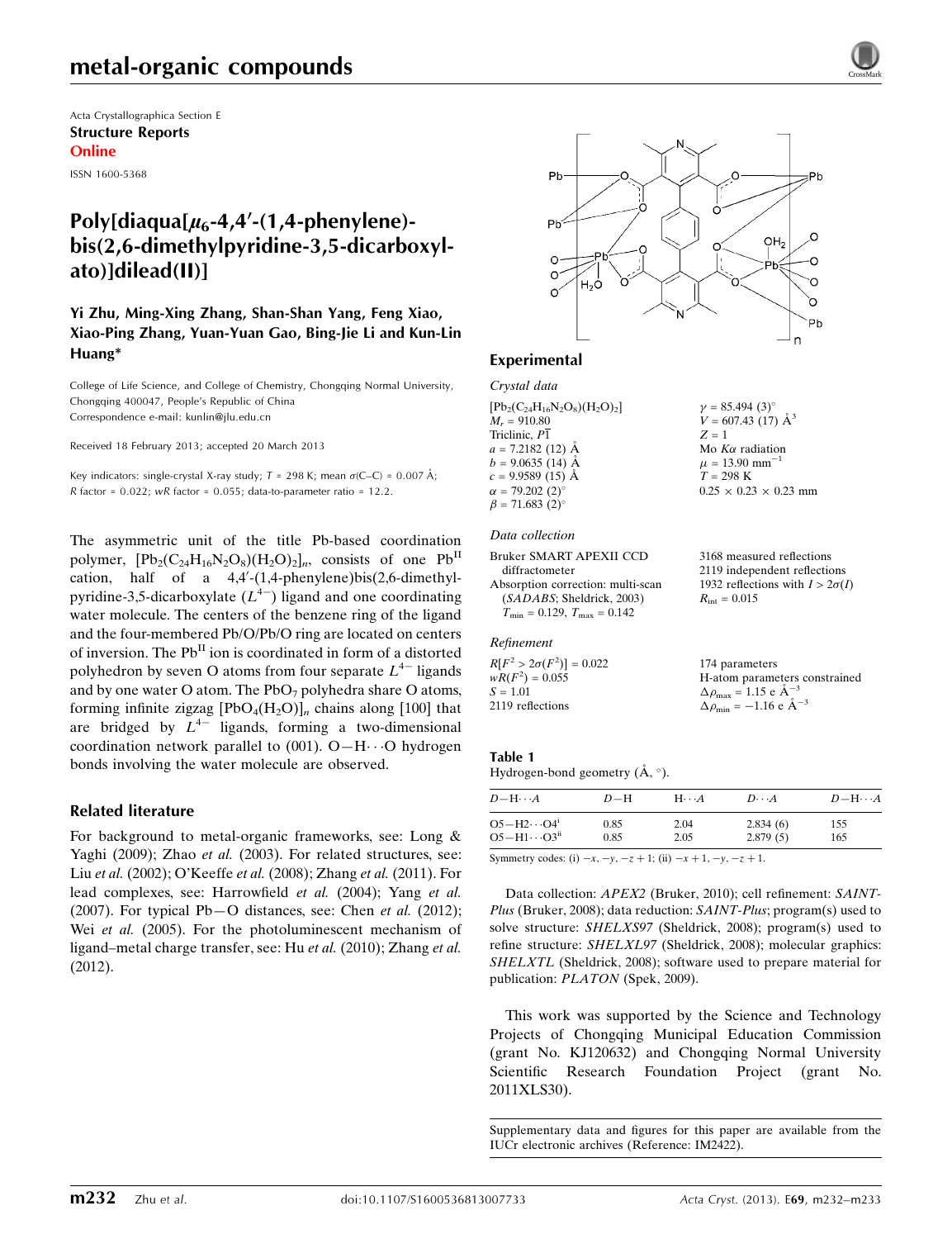#### References

- Bruker (2008). SAINT[-Plus. Bruker AXS Inc., Madison, Wisconsin, USA.](https://scripts.iucr.org/cgi-bin/cr.cgi?rm=pdfbb&cnor=im2422&bbid=BB1)
- Bruker (2010). APEX2[. Bruker AXS Inc., Madison, Wisconsin, USA.](https://scripts.iucr.org/cgi-bin/cr.cgi?rm=pdfbb&cnor=im2422&bbid=BB2)
- [Chen, X., Zhang, M. X. & Huang, K. L. \(2012\).](https://scripts.iucr.org/cgi-bin/cr.cgi?rm=pdfbb&cnor=im2422&bbid=BB3) Chin. J. Struct. Chem. 31, 1601– [1607.](https://scripts.iucr.org/cgi-bin/cr.cgi?rm=pdfbb&cnor=im2422&bbid=BB3)
- [Harrowfield, J. M., Maghaminia, S. & Soudi, A. A. \(2004\).](https://scripts.iucr.org/cgi-bin/cr.cgi?rm=pdfbb&cnor=im2422&bbid=BB4) Inorg. Chem. 43, [1810–1812.](https://scripts.iucr.org/cgi-bin/cr.cgi?rm=pdfbb&cnor=im2422&bbid=BB4)
- [Hu, J. S., Shang, Y. J., Yao, X. Q., Qin, L., Li, Y. Z., Guo, Z. J., Zheng, H. G. &](https://scripts.iucr.org/cgi-bin/cr.cgi?rm=pdfbb&cnor=im2422&bbid=BB5) Xue, Z. L. (2010). [Cryst. Growth Des.](https://scripts.iucr.org/cgi-bin/cr.cgi?rm=pdfbb&cnor=im2422&bbid=BB5) 10, 4135–4142.
- [Liu, Y. H., Lu, Y. L., Wu, H. C., Wang, J. C. & Lu, K. L. \(2002\).](https://scripts.iucr.org/cgi-bin/cr.cgi?rm=pdfbb&cnor=im2422&bbid=BB6) Inorg. Chem. 41, [2592–2597.](https://scripts.iucr.org/cgi-bin/cr.cgi?rm=pdfbb&cnor=im2422&bbid=BB6)
- [Long, J. R. & Yaghi, O. M. \(2009\).](https://scripts.iucr.org/cgi-bin/cr.cgi?rm=pdfbb&cnor=im2422&bbid=BB7) Chem. Soc. Rev. 38, 1213–1214.
- [O'Keeffe, M., Peskov, M. A., Ramsden, S. J. & Yaghi, O. M. \(2008\).](https://scripts.iucr.org/cgi-bin/cr.cgi?rm=pdfbb&cnor=im2422&bbid=BB8) Acc. Chem. Res. 41[, 1782–1789.](https://scripts.iucr.org/cgi-bin/cr.cgi?rm=pdfbb&cnor=im2422&bbid=BB8)
- Sheldrick, G. M. (2003). SADABS. University of Göttingen, Germany.
- [Sheldrick, G. M. \(2008\).](https://scripts.iucr.org/cgi-bin/cr.cgi?rm=pdfbb&cnor=im2422&bbid=BB10) Acta Cryst. A64, 112–122.
- [Spek, A. L. \(2009\).](https://scripts.iucr.org/cgi-bin/cr.cgi?rm=pdfbb&cnor=im2422&bbid=BB11) Acta Cryst. D65, 148–155.
- [Wei, Y. L., Hou, H. W., Li, L. K., Fan, Y. T. & Zhu, Y. \(2005\).](https://scripts.iucr.org/cgi-bin/cr.cgi?rm=pdfbb&cnor=im2422&bbid=BB12) Cryst. Growth Des. 5[, 1405–1413.](https://scripts.iucr.org/cgi-bin/cr.cgi?rm=pdfbb&cnor=im2422&bbid=BB12)
- [Yang, J., Li, G. D., Cao, J. J., Yue, Q., Li, G. H. & Chen, J. S. \(2007\).](https://scripts.iucr.org/cgi-bin/cr.cgi?rm=pdfbb&cnor=im2422&bbid=BB13) Chem. Eur. J. 13[, 3248–3261.](https://scripts.iucr.org/cgi-bin/cr.cgi?rm=pdfbb&cnor=im2422&bbid=BB13)
- [Zhang, M.-X., Chen, X., Huang, K.-L., Zhu, Y. & Yang, S.-S. \(2012\).](https://scripts.iucr.org/cgi-bin/cr.cgi?rm=pdfbb&cnor=im2422&bbid=BB14) Acta Cryst. C68[, m90–m93.](https://scripts.iucr.org/cgi-bin/cr.cgi?rm=pdfbb&cnor=im2422&bbid=BB14)
- [Zhang, M.-X., Jiao, X.-Y., Chen, X. & Huang, K.-L. \(2011\).](https://scripts.iucr.org/cgi-bin/cr.cgi?rm=pdfbb&cnor=im2422&bbid=BB15) Acta Cryst. C67, [m324–m326.](https://scripts.iucr.org/cgi-bin/cr.cgi?rm=pdfbb&cnor=im2422&bbid=BB15)
- [Zhao, B., Cheng, P., Dai, Y., Cheng, C., Liao, D. Z., Yan, S. P., Jiang, Z. H. &](https://scripts.iucr.org/cgi-bin/cr.cgi?rm=pdfbb&cnor=im2422&bbid=BB16) Wang, G. L. (2003). [Angew. Chem. Int. Ed.](https://scripts.iucr.org/cgi-bin/cr.cgi?rm=pdfbb&cnor=im2422&bbid=BB16) 42, 934–936.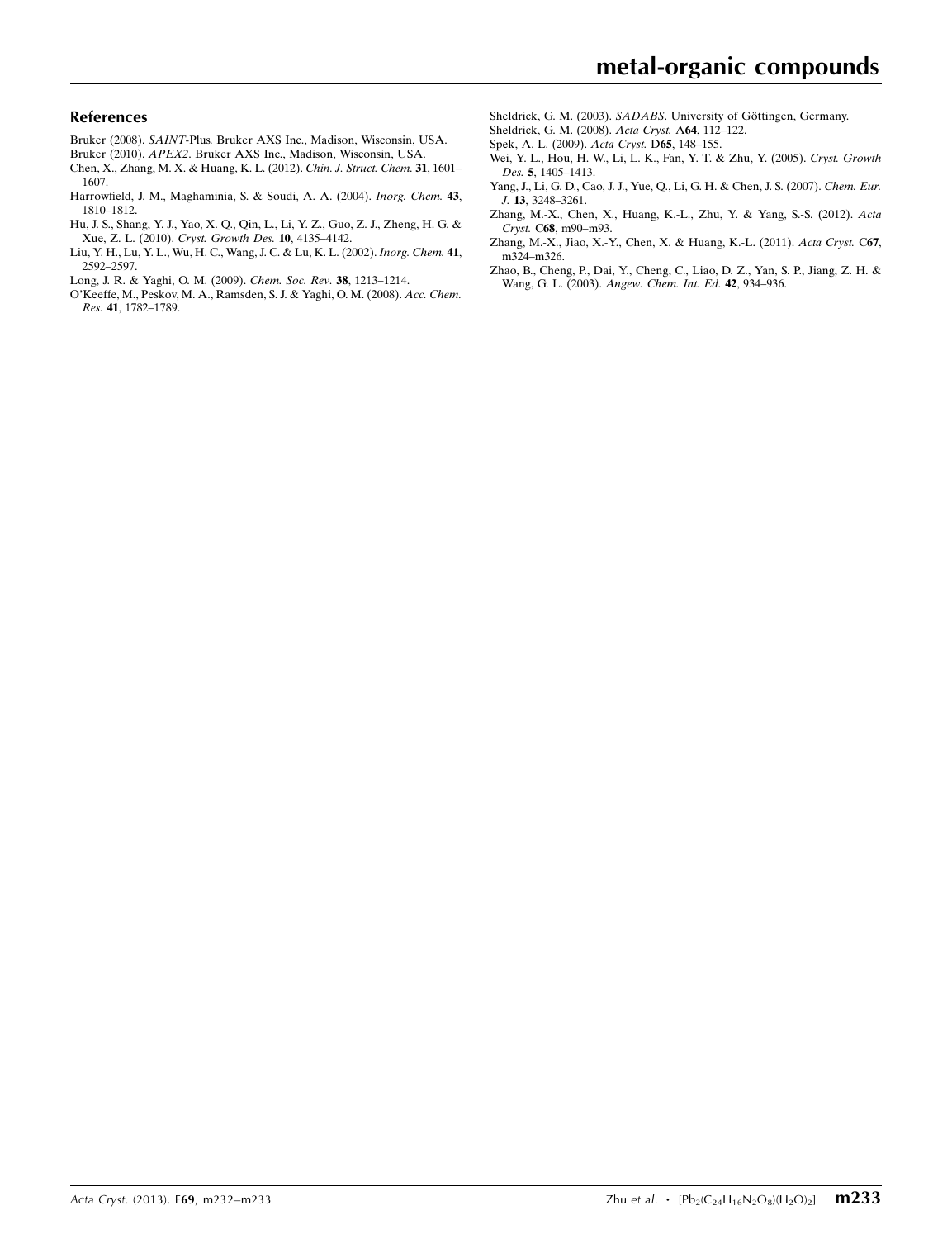# **supporting information**

*Acta Cryst.* (2013). E**69**, m232–m233 [doi:10.1107/S1600536813007733]

# **Poly[diaqua[***µ***6-4,4′-(1,4-phenylene)bis(2,6-dimethylpyridine-3,5-dicarboxylato)]dilead(II)]**

# **Yi Zhu, Ming-Xing Zhang, Shan-Shan Yang, Feng Xiao, Xiao-Ping Zhang, Yuan-Yuan Gao, Bing-Jie Li and Kun-Lin Huang**

#### **S1. Comment**

In recent years, the chemistry of novel metal-organic hybrid coordination polymers has been the subject of intensive research, due to their interesting molecular structures and their potential as a new class of solid-state materials applied in catalysis, molecular recognition, gas storage, drug delivery, and so on (Liu *et al.*, 2002; O′Keeffe *et al.*, 2008). Generally speaking, the diversity of potential applications in the framework structures of such materials greatly depends on the selection of the metal centers and organic spacers. Recently, carboxylate groups are frequently exploited in the design, syntheses, and crystallization of coordination frameworks, because they exhibit diverse coordination modes, which can enhance the robustness of the architectures. Furthermore, the flexibility of carboxylate groups is always efficient to form fascinating structures. In this paper, we choose a new flexible and multidentate carboxylate ligand, 4,4′-(1,4-phenylene)bis(2,6-dimethylpyridine-3,5-dicarboxylic acid) (H4L).

Up to date, research on coordination polymers has focused on transition metal ions as coordination centers, while less concentration has been given to heavy *p*-block metal ion, e.g. lead(II). In contrast to transiton metal ions, lead(II), with its large radius, flexible coordination environment, and variable stereochemical activity, provides unique opportunities for the formation of unusual structures with interesting properties (Harrowfield *et al.*., 2004; Yang *et al.*., 2007). In addition, the intrinsic features of lead(II), the presence of a 6  $s^2$  outer electron configuration, inspire chemists extensive interest in coordination chemistry, photophysics, and photochemistry. Herein, we report a new photoluminescent complex [Pb(*L*) (H2O)]n(**1**) from the flexible 4,4′-(1,4-phenylene)bis(2,6-dimethylpyridine-3,5- dicarboxylic acid) (H4L) and lead salt.

X-ray diffraction analyses reveal that each asymmetric unit of 1 contains half deprotonated  $L<sup>4</sup>$  ligand, one H<sub>2</sub>O molecule and one crystallographically independent  $Pb<sup>\Pi</sup>$  center(Fig 1). Pb1 center is coordinated with seven O atoms: six  $(O1<sup>\#1</sup>, O1<sup>\#2</sup>, O2<sup>\#2</sup>, O2<sup>\#3</sup>, O3, O4)$  from four H<sub>4</sub>L ligands and one (O5) from the H<sub>2</sub>O molecule. Of particular interest is the weak coordinative bond that exists between Pb1 and  $O2^{43}$ . Pb1,O1 $^{41}$ , O1 $^{42}$ , O2 $^{42}$ ,O2 $^{43}$ ,O3,O4,O5 furnish a polyhydral coordination environment (PbO<sub>7</sub>) with the Pb—O bond lengths are in agreement with those reported in other Pb(II) complexes of O-chelating ligands (Wei *et al.*, 2005; Chen *et al.*, 2012).

As shown in Fig.1, each H4L ligand connects six crystallographically equivalent Pb atoms. The carboxylato group with O1 and O2 coordinates three lead atoms producing two  $Pb_2O_2$  rings that share one common lead atom. The other carboxylate moiety with donor atoms O3 and O4 coordinates one lead atom in a chelating mode. Notably, the resulting PbO<sub>7</sub> polyhedra share the O1<sup>#4</sup>, O1<sup>#5</sup>, O2<sup>#2</sup>, O2<sup>#3</sup> atoms to form infinite zigzag chains composed of [PbO<sub>4</sub>(H<sub>2</sub>O)]<sub>n</sub> in which adjacent Pb atoms are coplanar and Pb $\cdot\cdot$ Pb distances are 4.077 Å and 4.161 Å respectively (Fig. 2). Another interesting structural feature of complex 1 is that the zigzag  $[PbO_4(H_2O)]_n$  chains are bridged by H<sub>4</sub>L ligands to form a twodimensional (2-D) coordination network (Fig. 3).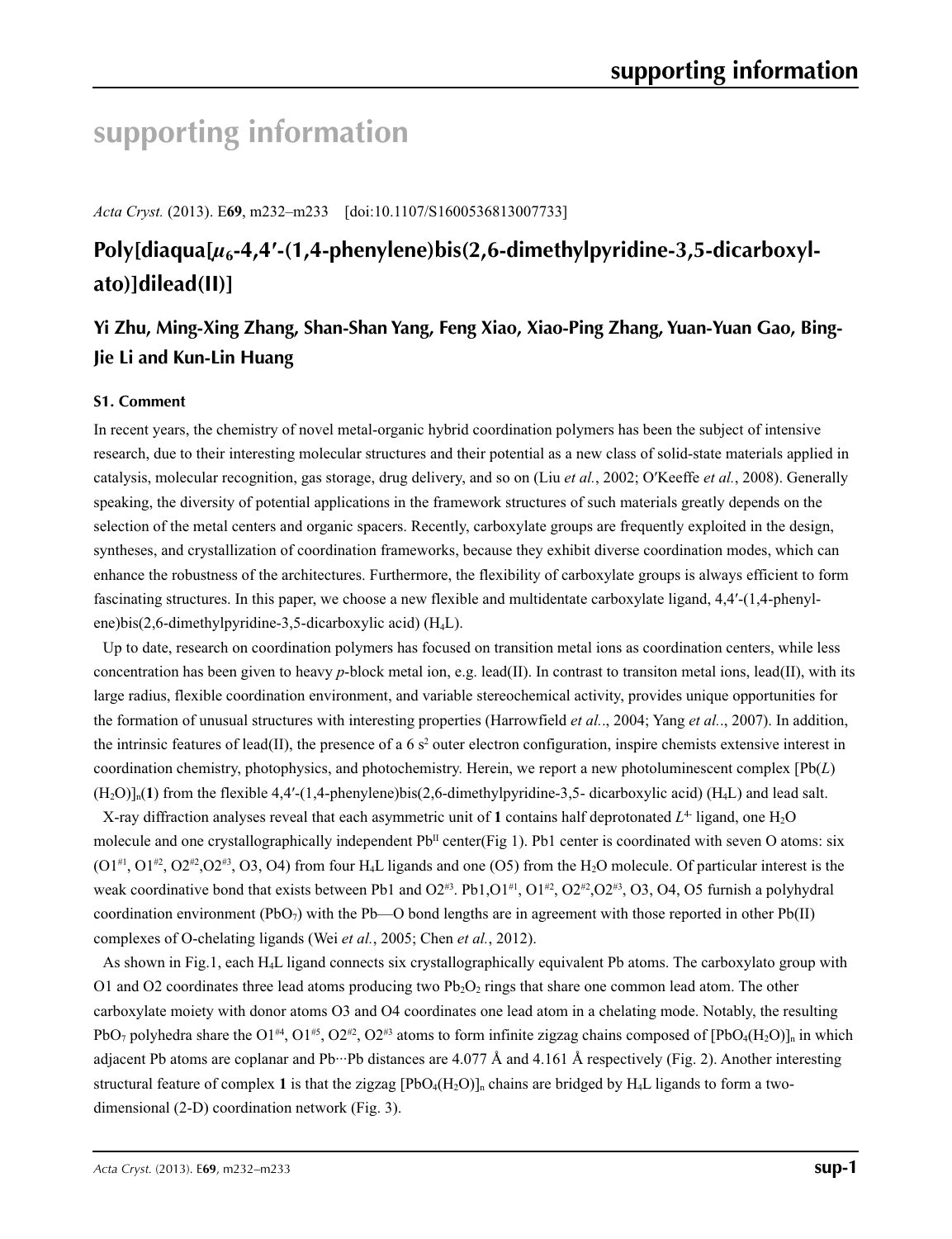The photoluminescence spectrum of compound **1** was measured in the solid state at room temperature, as shown in Fig. 4. At room temperature the photoluminescent emission maximum of free H<sub>4</sub>L was observed at 426 nm (upon  $\lambda_{\text{Ex, max}} = 208$ ) nm). For compound **1**, excitation at 380 nm leads to strong photoluminescence with an emission maximum at *λ* = 465 nm. The emission peak of complex **1** is red-shifted by about 40 nm compared to that of the pure H4L ligand, which can be assigned to the ligand-metal charge transfer (LMCT) (Hu *et al.*, 2010; Zhang *et al.*, 2011; Zhang *et al.*, 2012).

#### **S2. Experimental**

A mixture of Pb(NO<sub>3</sub>)<sub>2</sub> × 6 H<sub>2</sub>O (66 mg), H<sub>4</sub>L (40 mg) and DMF (6 ml) was sealed in a 25 ml Teflon-lined stainless steel reactor. The mixture was heated to 373 K for 3 days and then cooled to room temperature. The crystal samples were washed with methanol to yield 18 mg of compound **1**.

#### **S3. Refinement**

Methyl H atoms were constrained to an ideal geometry (C—H = 0.96 Å), with  $U_{iso}(H) = 1.5U_{eq}(C)$ , but were allowed to rotate freely. Other H atoms attached to C atoms were refined using a riding model [C—H = 0.93 Å (CH) and  $U_{iso}(H)$  =  $1.2U_{eq}$  (parent atom)].



#### **Figure 1**

Part of crystal structure of the  $L^4$  ligand and Pb<sup>II</sup> centres in 1. All H atoms have been omitted for clarity. [symmetry code: (#1) -*x*, *y+*1, -*z+*1; (#2) *x*, *y* - 1,*z*; (#3) -*x* + 1, -*y* + 1, -*z* + 1; (#4) *x* + 1, *y*-1, *z*; (#5) -*x* + 1, -*y* + 1, -*z* + 1.]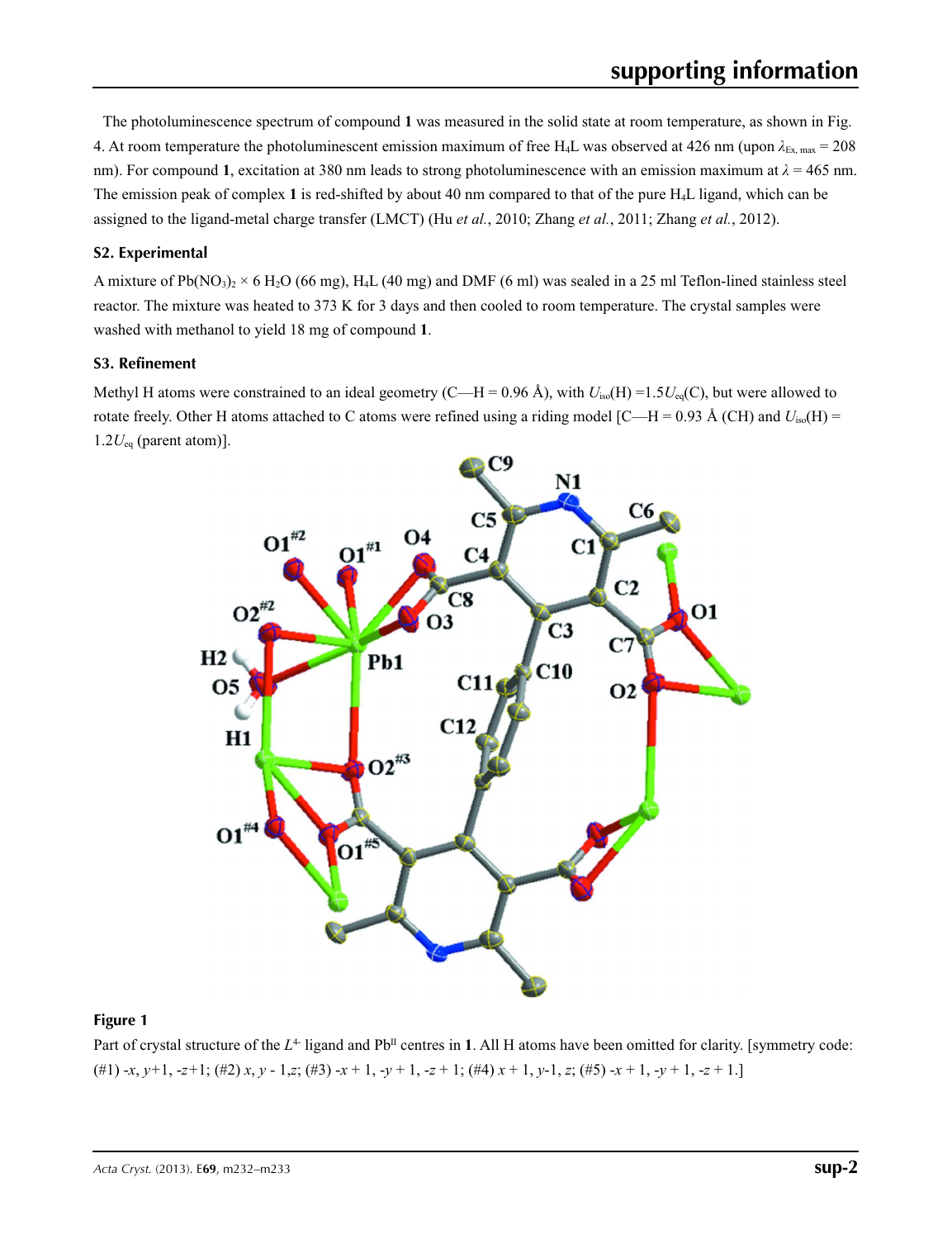

## **Figure 2**

Sectional crystal structure of zigzag chain [PbO<sub>4</sub>(H<sub>2</sub>O)]<sub>n</sub>. Pb, green; O, red; H, white



## **Figure 3**

View along *c* axis of two-dimensional coordination polymer from Pb ions and  $L^4$  ligands. PbO<sub>7</sub>, polyhedron: green; O: red; N: blue; C: grey.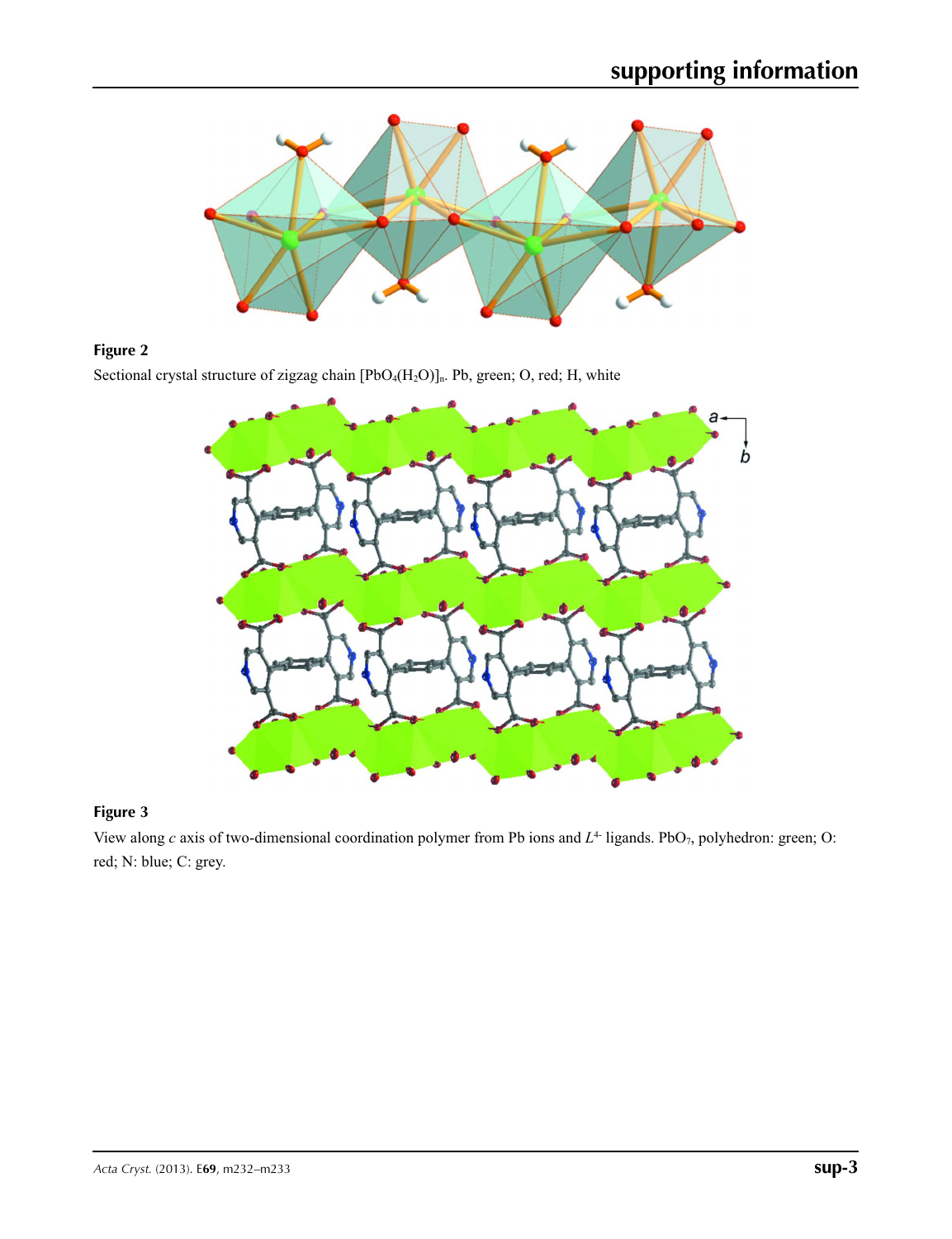

### **Figure 4**

Photoluminescent spectra of 1 ( $\lambda_{em}$  at 465 nm, upon  $\lambda_{ex}$  at 380 nm). I = relative intensity, em = emission, and ex = excitation.

## **Poly[diaqua[***µ***6-4,4′-(1,4-phenylene)bis(2,6-dimethylpyridine-3,5-dicarboxylato)]dilead(II)]**

| Crystal data                                                                                                                                                                                                                                                                                      |                                                                                                                                                                                                                                                                                                   |
|---------------------------------------------------------------------------------------------------------------------------------------------------------------------------------------------------------------------------------------------------------------------------------------------------|---------------------------------------------------------------------------------------------------------------------------------------------------------------------------------------------------------------------------------------------------------------------------------------------------|
| $[Pb_2(C_{24}H_{16}N_2O_8)(H_2O)_2]$<br>$M_r = 910.80$<br>Triclinic, P1<br>Hall symbol: -P 1<br>$a = 7.2182(12)$ Å<br>$b = 9.0635(14)$ Å<br>$c = 9.9589(15)$ Å<br>$\alpha$ = 79.202 (2) <sup>o</sup><br>$\beta$ = 71.683 (2) <sup>o</sup><br>$y = 85.494(3)$ °<br>$V = 607.43(17)$ Å <sup>3</sup> | $Z=1$<br>$F(000) = 422$<br>$D_x = 2.490$ Mg m <sup>-3</sup><br>Mo Ka radiation, $\lambda = 0.71073$ Å<br>Cell parameters from 1580 reflections<br>$\theta = 2.7 - 23.1^{\circ}$<br>$\mu = 13.90$ mm <sup>-1</sup><br>$T = 298 \text{ K}$<br>Block, colorless<br>$0.25 \times 0.23 \times 0.23$ mm |
| Data collection<br>Bruker SMART APEXII CCD<br>diffractometer<br>Radiation source: fine-focus sealed tube<br>Graphite monochromator<br>phi and $\omega$ scans<br>Absorption correction: multi-scan<br>( <i>SADABS</i> ; Sheldrick, 2003)                                                           | 3168 measured reflections<br>2119 independent reflections<br>1932 reflections with $I > 2\sigma(I)$<br>$R_{\text{int}} = 0.015$<br>$\theta_{\text{max}} = 25.0^{\circ}, \theta_{\text{min}} = 2.2^{\circ}$<br>$h = -8 \rightarrow 8$<br>$k = -10 \rightarrow 10$                                  |
| $T_{\min} = 0.129$ , $T_{\max} = 0.142$                                                                                                                                                                                                                                                           | $l = -10 \rightarrow 11$                                                                                                                                                                                                                                                                          |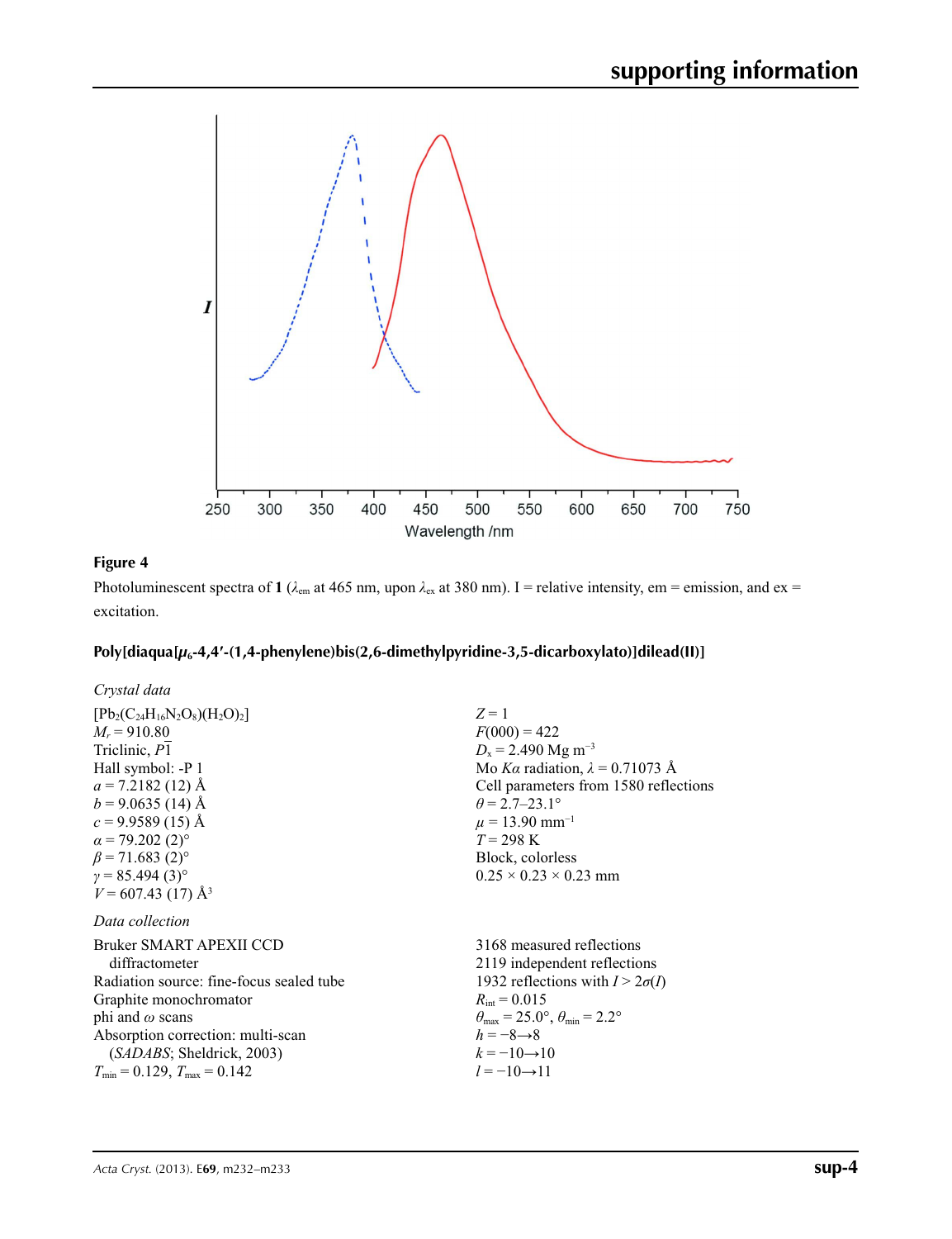*Refinement*

| Refinement on $F^2$                             | Secondary atom site location: difference Fourier             |
|-------------------------------------------------|--------------------------------------------------------------|
| Least-squares matrix: full                      | map                                                          |
| $R[F^2 > 2\sigma(F^2)] = 0.022$                 | Hydrogen site location: inferred from                        |
| $wR(F^2) = 0.055$                               | neighbouring sites                                           |
| $S = 1.01$                                      | H-atom parameters constrained                                |
| 2119 reflections                                | $w = 1/[\sigma^2(F_0^2) + (0.0347P)^2]$                      |
| 174 parameters                                  | where $P = (F_o^2 + 2F_c^2)/3$                               |
| 0 restraints                                    | $(\Delta/\sigma)_{\text{max}}$ < 0.001                       |
| Primary atom site location: structure-invariant | $\Delta \rho_{\text{max}} = 1.15 \text{ e } \text{\AA}^{-3}$ |
| direct methods                                  | $\Delta \rho_{\rm min} = -1.16$ e Å <sup>-3</sup>            |

#### *Special details*

**Geometry**. All e.s.d.'s (except the e.s.d. in the dihedral angle between two l.s. planes) are estimated using the full covariance matrix. The cell e.s.d.'s are taken into account individually in the estimation of e.s.d.'s in distances, angles and torsion angles; correlations between e.s.d.'s in cell parameters are only used when they are defined by crystal symmetry. An approximate (isotropic) treatment of cell e.s.d.'s is used for estimating e.s.d.'s involving l.s. planes.

**Refinement**. Refinement of  $F^2$  against ALL reflections. The weighted *R*-factor  $wR$  and goodness of fit *S* are based on  $F^2$ , conventional *R*-factors *R* are based on *F*, with *F* set to zero for negative  $F^2$ . The threshold expression of  $F^2 > \sigma(F^2)$  is used only for calculating *R*-factors(gt) *etc*. and is not relevant to the choice of reflections for refinement. *R*-factors based on *F*<sup>2</sup> are statistically about twice as large as those based on *F*, and *R*- factors based on ALL data will be even larger.

*Fractional atomic coordinates and isotropic or equivalent isotropic displacement parameters (Å<sup>2</sup>)* 

|                  | $\boldsymbol{x}$ | у            | z          | $U_{\rm iso}$ */ $U_{\rm eq}$ |
|------------------|------------------|--------------|------------|-------------------------------|
| Pb1              | 0.24557(3)       | 0.11141(2)   | 0.47717(2) | 0.02892(9)                    |
| O <sub>1</sub>   | 0.0452(5)        | 0.9117(4)    | 0.6086(4)  | 0.0281(8)                     |
| O <sub>2</sub>   | 0.3224(5)        | 0.8538(4)    | 0.6568(5)  | 0.0365(9)                     |
| O <sub>3</sub>   | 0.2253(5)        | 0.1995(4)    | 0.7194(4)  | 0.0343(9)                     |
| <b>O4</b>        | $-0.0248(6)$     | 0.2448(5)    | 0.6332(5)  | 0.0382(10)                    |
| O <sub>5</sub>   | 0.3782(6)        | $-0.0957(5)$ | 0.3132(5)  | 0.0441(11)                    |
| H1               | 0.4881           | $-0.1412$    | 0.3019     | $0.066*$                      |
| H2               | 0.2924           | $-0.1629$    | 0.3379     | $0.066*$                      |
| N1               | $-0.2153(6)$     | 0.5547(5)    | 0.9379(5)  | 0.0275(10)                    |
| C1               | $-0.1131(7)$     | 0.6798(6)    | 0.8704(6)  | 0.0245(11)                    |
| C <sub>2</sub>   | 0.0591(7)        | 0.6774(5)    | 0.7553(5)  | 0.0220(11)                    |
| C <sub>3</sub>   | 0.1282(7)        | 0.5404(6)    | 0.7125(5)  | 0.0213(10)                    |
| C <sub>4</sub>   | 0.0148(7)        | 0.4140(6)    | 0.7758(5)  | 0.0233(11)                    |
| C <sub>5</sub>   | $-0.1579(7)$     | 0.4255(6)    | 0.8888(6)  | 0.0271(12)                    |
| C <sub>6</sub>   | $-0.1922(8)$     | 0.8214(6)    | 0.9291(6)  | 0.0341(13)                    |
| H <sub>6</sub> A | $-0.2907$        | 0.8662       | 0.8872     | $0.051*$                      |
| H <sub>6</sub> B | $-0.0882$        | 0.8906       | 0.9060     | $0.051*$                      |
| H <sub>6</sub> C | $-0.2481$        | 0.7975       | 1.0315     | $0.051*$                      |
| C7               | 0.1542(7)        | 0.8222(6)    | 0.6705(6)  | 0.0242(11)                    |
| C8               | 0.0752(7)        | 0.2736(6)    | 0.7103(6)  | 0.0243(11)                    |
| C9               | $-0.2867(8)$     | 0.2946(7)    | 0.9630(7)  | 0.0379(14)                    |
| H <sub>9</sub> A | $-0.2869$        | 0.2692       | 1.0611     | $0.057*$                      |
| H9B              | $-0.2388$        | 0.2102       | 0.9154     | $0.057*$                      |
| H <sub>9</sub> C | $-0.4172$        | 0.3203       | 0.9603     | $0.057*$                      |
| C10              | 0.3206(7)        | 0.5253(5)    | 0.5999(5)  | 0.0192(10)                    |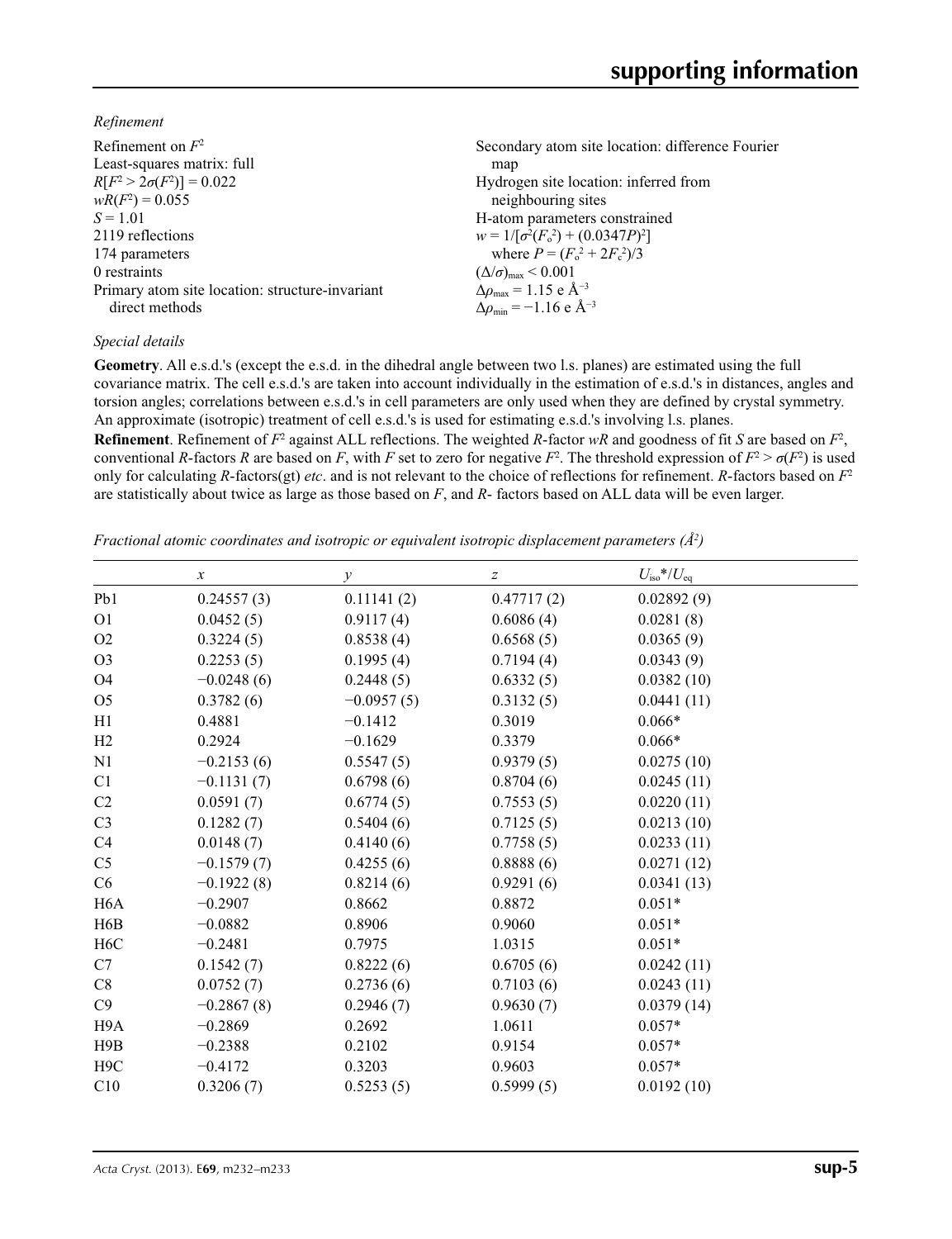# **supporting information**

| C <sub>11</sub> | 0.3313(7) | 0.5098(6) | 0.4608(5) | 0.0249(11) |  |
|-----------------|-----------|-----------|-----------|------------|--|
| H11             | 0.2177    | 0.5160    | 0.4347    | $0.030*$   |  |
| C <sub>12</sub> | 0.5090(7) | 0.4854(6) | 0.3615(5) | 0.0241(11) |  |
| H12             | 0.5146    | 0.4761    | 0.2689    | $0.029*$   |  |

*Atomic displacement parameters (Å2 )*

|                | $U^{11}$    | $U^{22}$    | $U^{33}$    | $U^{12}$      | $U^{13}$      | $U^{23}$      |
|----------------|-------------|-------------|-------------|---------------|---------------|---------------|
| Pb1            | 0.02297(13) | 0.02526(13) | 0.03649(14) | $-0.00185(8)$ | $-0.00454(9)$ | $-0.00765(9)$ |
| O <sub>1</sub> | 0.0269(19)  | 0.0225(19)  | 0.037(2)    | $-0.0014(15)$ | $-0.0143(17)$ | $-0.0010(16)$ |
| O <sub>2</sub> | 0.024(2)    | 0.029(2)    | 0.054(3)    | $-0.0052(16)$ | $-0.0106(19)$ | $-0.0020(18)$ |
| O <sub>3</sub> | 0.034(2)    | 0.029(2)    | 0.044(2)    | 0.0113(17)    | $-0.0165(19)$ | $-0.0119(18)$ |
| O <sub>4</sub> | 0.030(2)    | 0.036(2)    | 0.056(3)    | 0.0017(17)    | $-0.017(2)$   | $-0.022(2)$   |
| O <sub>5</sub> | 0.029(2)    | 0.048(3)    | 0.059(3)    | 0.0011(19)    | $-0.013(2)$   | $-0.021(2)$   |
| N1             | 0.021(2)    | 0.031(3)    | 0.026(2)    | 0.0005(19)    | 0.0000(19)    | $-0.008(2)$   |
| C <sub>1</sub> | 0.020(3)    | 0.027(3)    | 0.026(3)    | 0.002(2)      | $-0.006(2)$   | $-0.008(2)$   |
| C2             | 0.021(2)    | 0.018(3)    | 0.027(3)    | 0.002(2)      | $-0.009(2)$   | $-0.004(2)$   |
| C <sub>3</sub> | 0.020(2)    | 0.026(3)    | 0.018(2)    | 0.002(2)      | $-0.006(2)$   | $-0.005(2)$   |
| C <sub>4</sub> | 0.023(3)    | 0.022(3)    | 0.024(3)    | 0.001(2)      | $-0.007(2)$   | $-0.005(2)$   |
| C <sub>5</sub> | 0.021(3)    | 0.033(3)    | 0.027(3)    | $-0.001(2)$   | $-0.009(2)$   | $-0.002(2)$   |
| C <sub>6</sub> | 0.031(3)    | 0.029(3)    | 0.037(3)    | 0.006(2)      | 0.000(3)      | $-0.014(2)$   |
| C7             | 0.024(3)    | 0.019(3)    | 0.027(3)    | 0.001(2)      | $-0.001(2)$   | $-0.007(2)$   |
| C8             | 0.020(3)    | 0.021(3)    | 0.027(3)    | 0.002(2)      | $-0.002(2)$   | $-0.003(2)$   |
| C9             | 0.030(3)    | 0.034(3)    | 0.041(4)    | $-0.006(3)$   | 0.001(3)      | $-0.003(3)$   |
| C10            | 0.018(2)    | 0.017(2)    | 0.020(2)    | 0.0026(19)    | $-0.003(2)$   | $-0.0028(19)$ |
| C11            | 0.020(2)    | 0.028(3)    | 0.029(3)    | 0.001(2)      | $-0.011(2)$   | $-0.005(2)$   |
| C12            | 0.023(3)    | 0.030(3)    | 0.019(3)    | 0.001(2)      | $-0.005(2)$   | $-0.004(2)$   |

## *Geometric parameters (Å, º)*

| $Pb1 - O1$ <sup>i</sup>  | 2.327(4) | $C2-C3$                 | 1.393(7) |
|--------------------------|----------|-------------------------|----------|
| $Pb1 - O4$               | 2.472(4) | $C2-C7$                 | 1.507(7) |
| $Pb1 - Q1$ <sup>ii</sup> | 2.538(3) | $C3-C4$                 | 1.390(7) |
| $Pb1 - O3$               | 2.638(4) | $C3 - C10$              | 1.501(7) |
| $Pb1 - 05$               | 2.644(4) | $C4 - C5$               | 1.405(7) |
| $O3-C8$                  | 1.248(6) | $C5-C9$                 | 1.494(8) |
| $O4-C8$                  | 1.277(7) | $C6 - H6A$              | 0.9600   |
| $C8-C4$                  | 1.510(7) | $C6 - H6B$              | 0.9600   |
| $O1 - C7$                | 1.294(6) | $C6 - H6C$              | 0.9600   |
| $O1-Pb1$ <sup>iii</sup>  | 2.327(4) | $C9 - H9A$              | 0.9600   |
| $O1-Pb1$ <sup>ii</sup>   | 2.538(3) | $C9 - H9B$              | 0.9600   |
| $N1 - C5$                | 1.338(7) | $C9 - H9C$              | 0.9600   |
| $N1 - C1$                | 1.348(7) | $C10-C12$ <sup>iv</sup> | 1.391(7) |
| $O2-C7$                  | 1.230(6) | $C10 - C11$             | 1.395(7) |
| $O5 - H1$                | 0.8500   | $C11 - C12$             | 1.383(7) |
| $O5-H2$                  | 0.8500   | $C11 - H11$             | 0.9300   |
| $C1-C2$                  | 1.403(7) | $C12 - C10$ iv          | 1.391(7) |
| $C1-C6$                  | 1.507(7) | $C12-H12$               | 0.9300   |